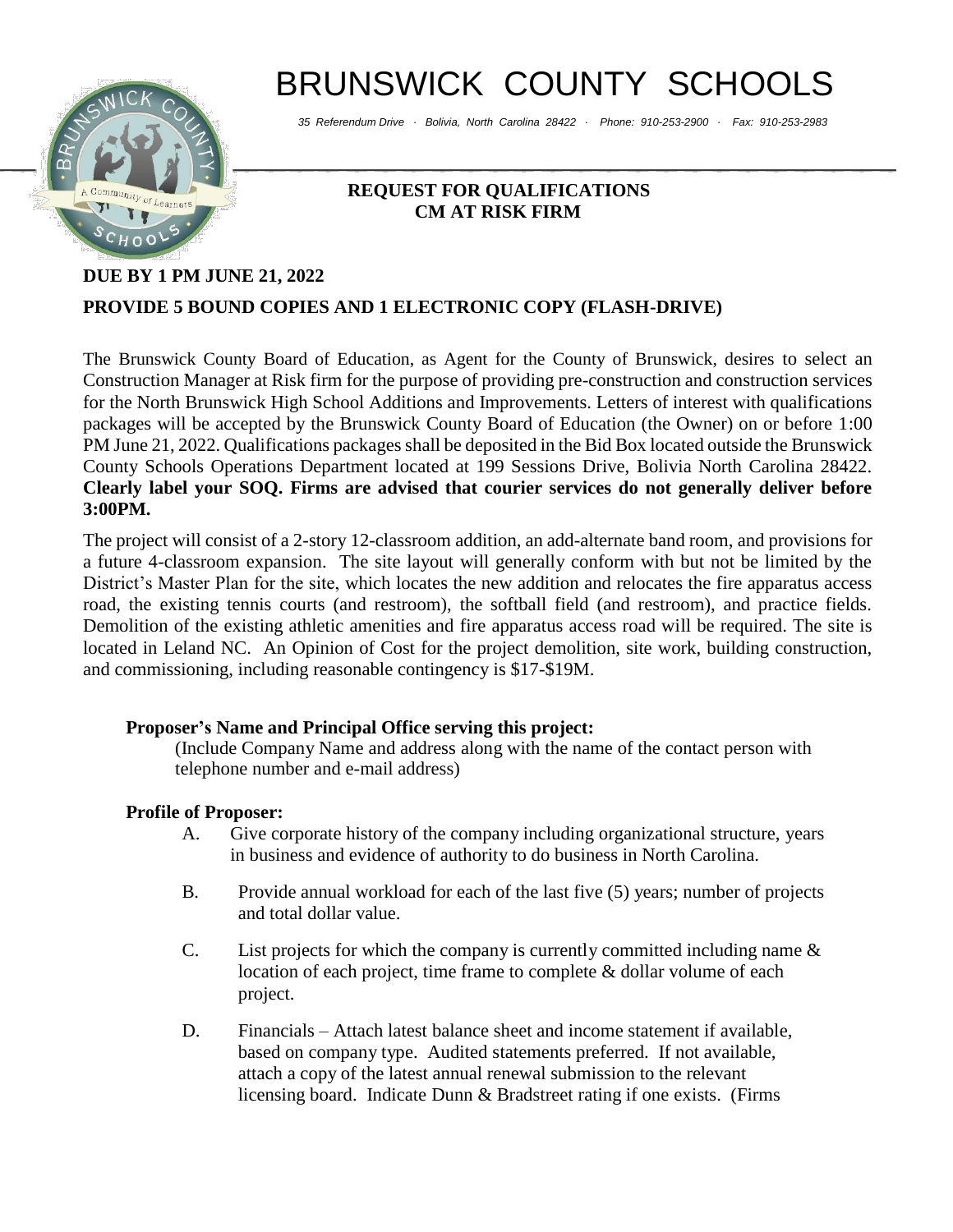must submit financial data and may clearly indicate a request for confidentiality to avoid this item becoming part of a public record.)

- E. Attach letter from Surety Company or its agent licensed to do business in North Carolina verifying proposer's capability of providing adequate performance and payment bonds for this project.
- F. List all construction projects performed by the proposer for agencies and institutions of the State of North Carolina including state universities/colleges and local school districts during the past 7 years.
- G. Litigation/Claims. If yes to any of the questions below, list the project(s), dollar value, contact information for owner and designer and provide a full explanation with relevant documentation.
	- 1. Has your company ever failed to complete work awarded to it?  $Yes$  No
	- 2. Has your company ever failed to substantially complete a project in a timely manner (i.e. more than 20% beyond the original contracted, scheduled completion date)? \_Yes \_\_ No
	- 3. Has your company filed any claims with the North Carolina State Construction Office within the last five years? \_\_\_\_\_\_Yes \_\_No
	- 4. Has your company been involved in any suits or arbitration within the last five years? \_\_\_Yes No
	- 5. Are there currently any judgments, claims, arbitration proceedings or suits pending or outstanding against your company, its officers, owners, or agents? \_\_\_\_Yes \_\_\_No
	- 6. Has your present company, its officers, owners, or agents ever been convicted of charges relating to conflicts of interest, bribery, or bidrigging? \_\_Yes \_\_No
	- 7. Has your present company, its officers, owners, or agents ever been barred from bidding public work in North Carolina? Yes No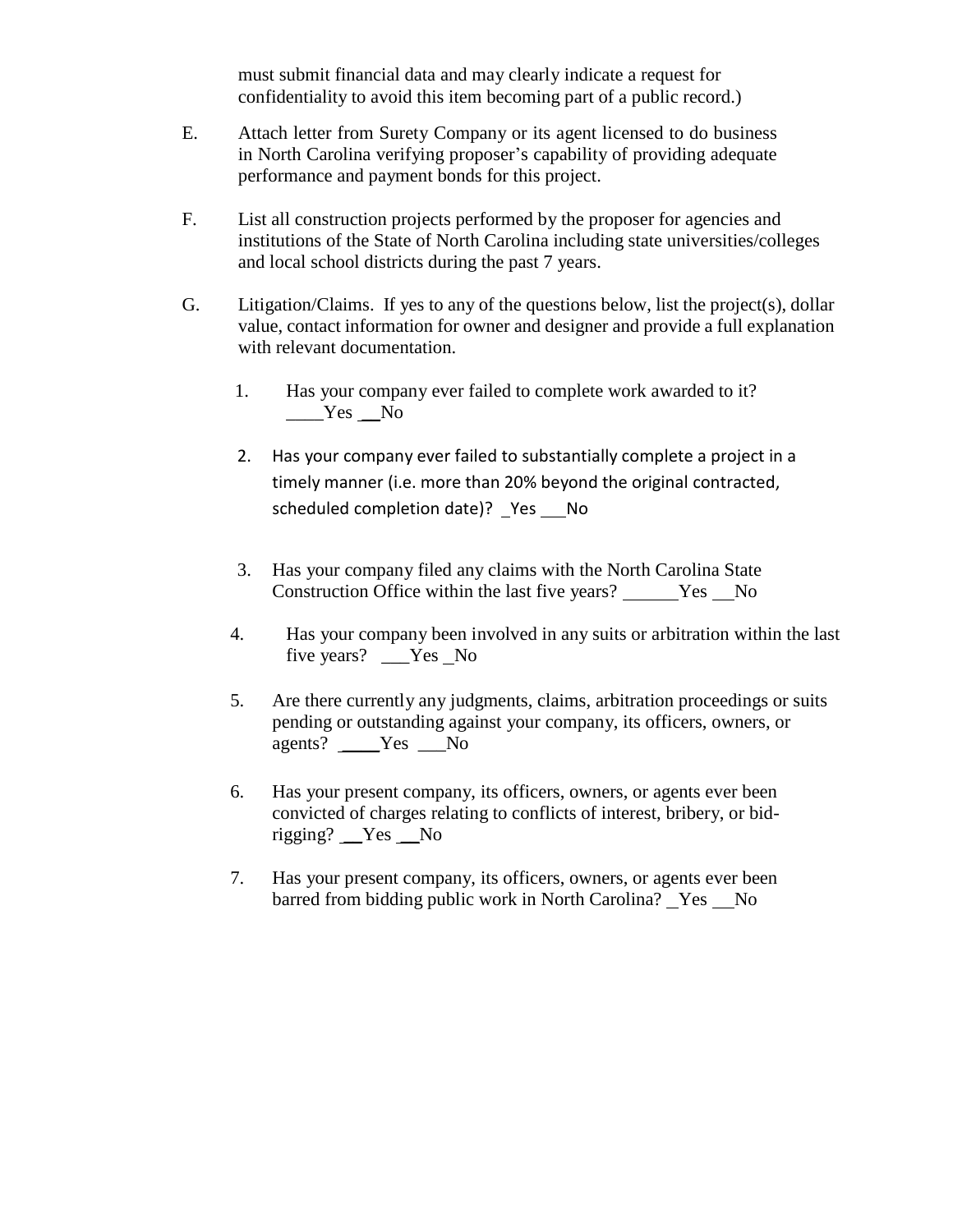#### **Project Experience**

- A. List five projects of similar size, scope and complexity performed by the proposer.
- B. For each of the five projects, include specific details on the extent to which pre-construction & construction phase services were provided.
- C. For the five projects listed above where CM services were provided, list the Guaranteed Maximum Price (if given), or if not given, the estimated cost provided by you, and the total cost of the project at completion.
- D. For each of the five projects above where CM services were provided, compare the number of days in the original schedule with the number of days taken for actual completion.
- E. For each of the five projects listed above, attach project owner references including the name, address, telephone and fax numbers, and e-mail address of the project owner representative.

#### **Key Personnel**

- A. List of key personnel who will be assigned to the project. Attach sworn statement that the above persons will be exclusively assigned to this project for its duration.
- B. For each person listed above, list what aspects of pre-construction or construction the person will handle. For those persons who will divide their time between pre- construction and construction phases, indicate what percentage of their time will be devoted to each phase.
- C. For each person listed in response to  $A \& B$  above, list his/her experience with firm, other prior and relevant experience with projects of similar size and scope in construction/design, and the person's location. Attach the resumes and references for each person listed.
- D. Attach project organizational chart indicating the placement of each of the persons listed in response to A & B above.
- E. Indicate and identify the depth of personnel that would be available for this project should the above-named key personnel becomes injured, or otherwise unavailable to staff the project.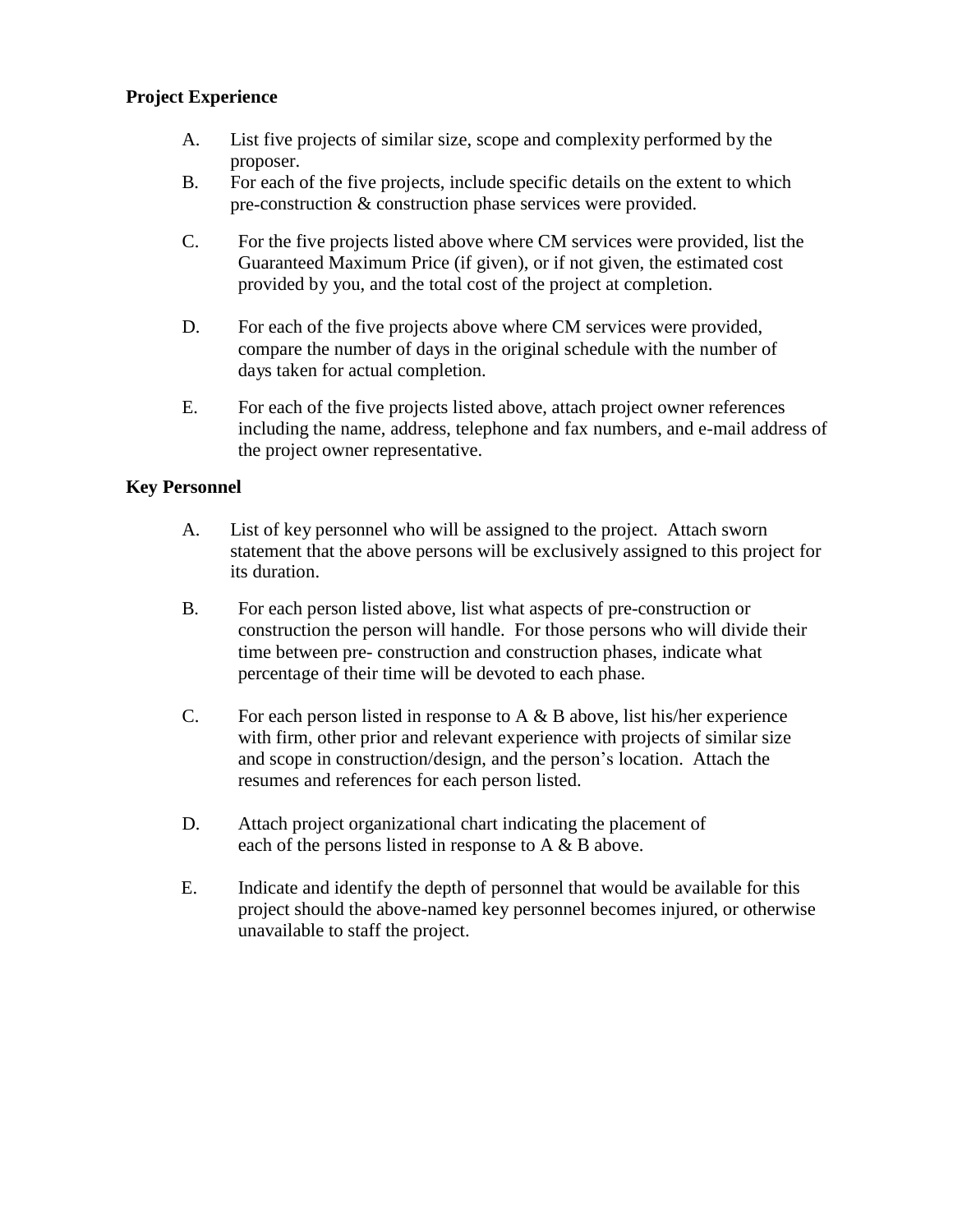#### **Project Planning**

- A. Provide a brief, overall description of how the project will be organized and managed, and how the services will be performed in both Pre-Construction and Construction Phases. Project planning that offers the same project manager for pre-construction and construction phases shall be given preference.
	- a. Value Engineering
	- b. Constructability Issues
	- c. Cost Model/Estimates
	- d. Project Tracking/Reporting
	- e. Request for Information (RFI) and Shop Drawings
	- f. Quality Control
	- g. Schedule and Staffing Plan
- B. Minority Participation: Describe the program (plan) that your company has developed to encourage participation by Minority and other HUB firms. Attach a copy of that plan to this proposal. Provide documentation of the Minority and other HUB participation that you have achieved over the past two years on both public and private construction projects. Outline specific efforts that your company takes to notify Minority and other HUB firms of opportunities for participation. Indicate the minority participation goal that you expect to achieve on this project.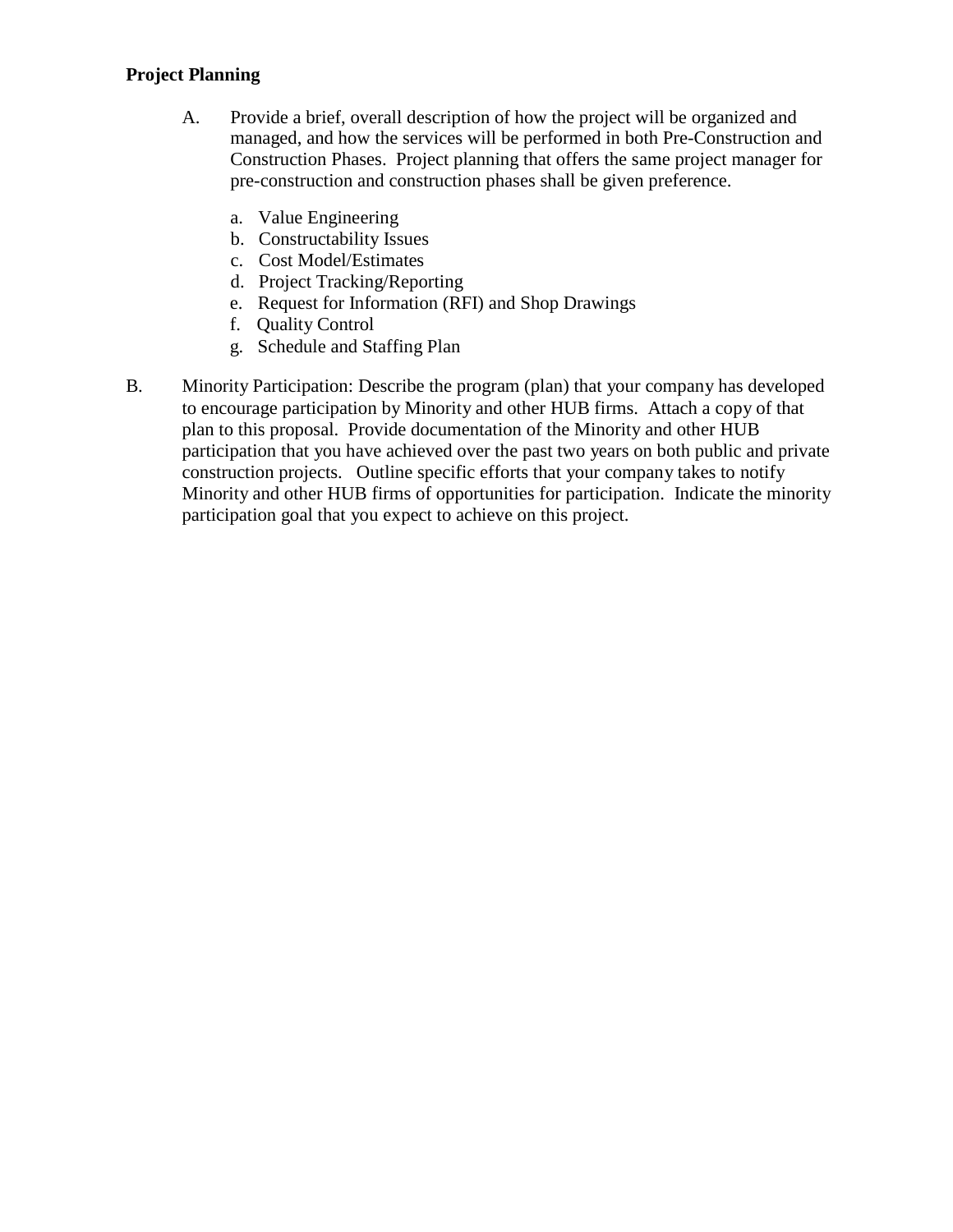#### I. VERIFICATION

#### I HEREBY CERTIFY THAT THE RESPONSES OF ARE CORRECT AND TRUTHFUL TO THE BEST OF MY KNOWLEDGE AND FOR THOSE RESPONSES GIVEN WHICH ARE BASED ON INFORMATION AND BELIEF, THOSE RESPONSES ARE TRUE AND CORRECT BASED ON MY PRESENT BELIEF AND INFORMATION.

| This the day of 30                                                                                                    | **COMPANY NAME**                                                                 |  |
|-----------------------------------------------------------------------------------------------------------------------|----------------------------------------------------------------------------------|--|
|                                                                                                                       | By: $\qquad \qquad$                                                              |  |
| (Corporate Seal)                                                                                                      | President                                                                        |  |
|                                                                                                                       | Attested: <u>New York: Attested:</u>                                             |  |
|                                                                                                                       | Secretary                                                                        |  |
| I. Motary Public in and for the County and State aforesaid, hereby                                                    |                                                                                  |  |
| certify that ____________________ personally came before me this day and acknowledged that he/she is                  |                                                                                  |  |
| secretary of and that by authority duly given and as the act of the corporation, the foregoing                        |                                                                                  |  |
| instrument was signed in its name by its president, sealed with its corporate seal, and attested by him/herself as is |                                                                                  |  |
| secretary.                                                                                                            |                                                                                  |  |
|                                                                                                                       |                                                                                  |  |
|                                                                                                                       | Witness my hand and official seal, this the ______ day of _____________________. |  |
|                                                                                                                       |                                                                                  |  |
|                                                                                                                       | Official Signature of Notary                                                     |  |
|                                                                                                                       | Notary Public                                                                    |  |
|                                                                                                                       | Notary's Printed or Typed Name                                                   |  |
|                                                                                                                       |                                                                                  |  |

COUNTY OF

My Commission